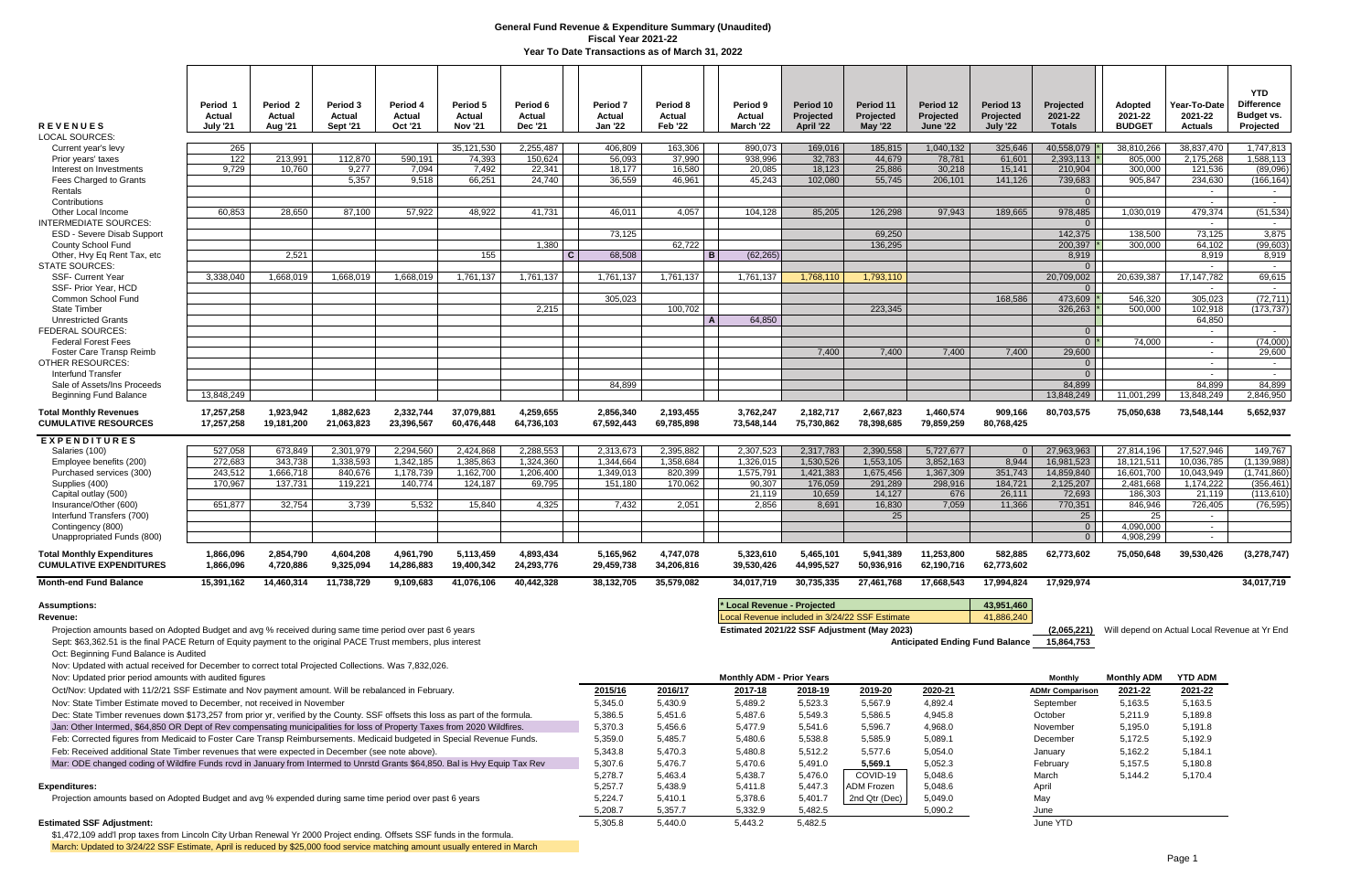# **Lincoln County School District Monthly Comparison - Projected to Actual March 2022**

|                                   |           |           | <b>Actual</b><br><b>Compared to</b> |                                          |
|-----------------------------------|-----------|-----------|-------------------------------------|------------------------------------------|
| <b>REVENUES</b>                   | Projected | Actual    | Projected                           | <b>Comments</b>                          |
| <b>LOCAL SOURCES:</b>             |           |           |                                     |                                          |
| Current year's levy               | 969,691   | 890,073   | (79, 618)                           | * Proj is Est only (95% rcvd in Nov/Dec) |
| Prior years' taxes                | 29,063    | 938,996   | 909,933                             | Difficult to estimate pmt of back taxes  |
| Interest on Investments           | 34,018    | 20,085    | (13,933)                            | Rates Lower than Budgeted                |
| Fees Charged to Grants            | 97,183    | 45,243    | (51, 939)                           | Varies Mthly with Actual Grant Exp       |
| Rentals                           |           |           |                                     |                                          |
| Contributions                     |           |           | ä,                                  |                                          |
| Other Local Income                | 65,845    | 104,128   | 38,283                              |                                          |
| <b>INTERMEDIATE SOURCES:</b>      |           |           |                                     |                                          |
| ESD - Severe Disability Support   |           |           | $\overline{\phantom{a}}$            |                                          |
| County School Fund                |           |           | $\overline{a}$                      |                                          |
|                                   |           |           |                                     | ODE Prior Mth Adj of Wildfire (\$64,850) |
| Other, Hvy Eq Rent Tax, etc       |           | (62, 265) | (62, 265)                           | to Unrstd State Grants                   |
| <b>STATE SOURCES:</b>             |           |           |                                     |                                          |
| <b>SSF- Current Year</b>          | 1,814,808 | 1,761,137 | (53, 671)                           |                                          |
| <b>SSF-Prior Year</b>             |           |           |                                     |                                          |
| Common School Fund                |           |           | 冰<br>÷                              |                                          |
| <b>State Timber</b>               |           |           |                                     |                                          |
|                                   |           |           |                                     |                                          |
|                                   |           |           |                                     | ODE Prior Mth Adj of Wildfire \$64,850   |
| <b>Unrestricted Grants</b>        |           | 64,850    | 64,850                              | From Other Intermediate Sources          |
| <b>FEDERAL SOURCES:</b>           |           |           |                                     |                                          |
| <b>Federal Forest Fees</b>        |           |           |                                     |                                          |
| Foster Care Transport Reimb       | 7,400     |           | (7, 400)                            |                                          |
| <b>OTHER RESOURCES:</b>           |           |           |                                     |                                          |
| <b>Interfund Transfer</b>         |           |           |                                     |                                          |
| Sale of Assets/Ins Proceeds       |           |           | -<br>$\blacksquare$                 |                                          |
| <b>Beginning Fund Balance</b>     |           |           |                                     |                                          |
|                                   |           |           |                                     |                                          |
| <b>Total Monthly Revenue</b>      | 3,018,007 | 3,762,247 | 744,239                             |                                          |
|                                   |           |           |                                     |                                          |
| <b>EXPENDITURES</b>               |           |           |                                     |                                          |
| Salaries (100)                    | 2,322,177 | 2,307,523 | (14, 654)                           |                                          |
| Employee benefits (200)           | 1,532,792 | 1,326,015 | (206, 778)                          |                                          |
| Purchased services (300)          | 1,349,983 | 1,575,791 | 225,808                             | Jan Transp Inv Paid in March, Not Feb    |
| Supplies (400)                    | 124,369   | 90,307    | (34,063)                            |                                          |
| Capital outlay (500)              | 21,645    | 21,119    | (526)                               |                                          |
| Insurance/Other (600)             | 5,185     | 2,856     | (2, 329)                            |                                          |
| Interfund Transfers (700)         |           |           |                                     |                                          |
| Contingency (800)                 |           |           |                                     |                                          |
| Unappropriated Funds (800)        |           |           |                                     |                                          |
|                                   |           |           |                                     |                                          |
| <b>Total Monthly Expenditures</b> | 5,356,151 | 5,323,610 | (32, 541)                           |                                          |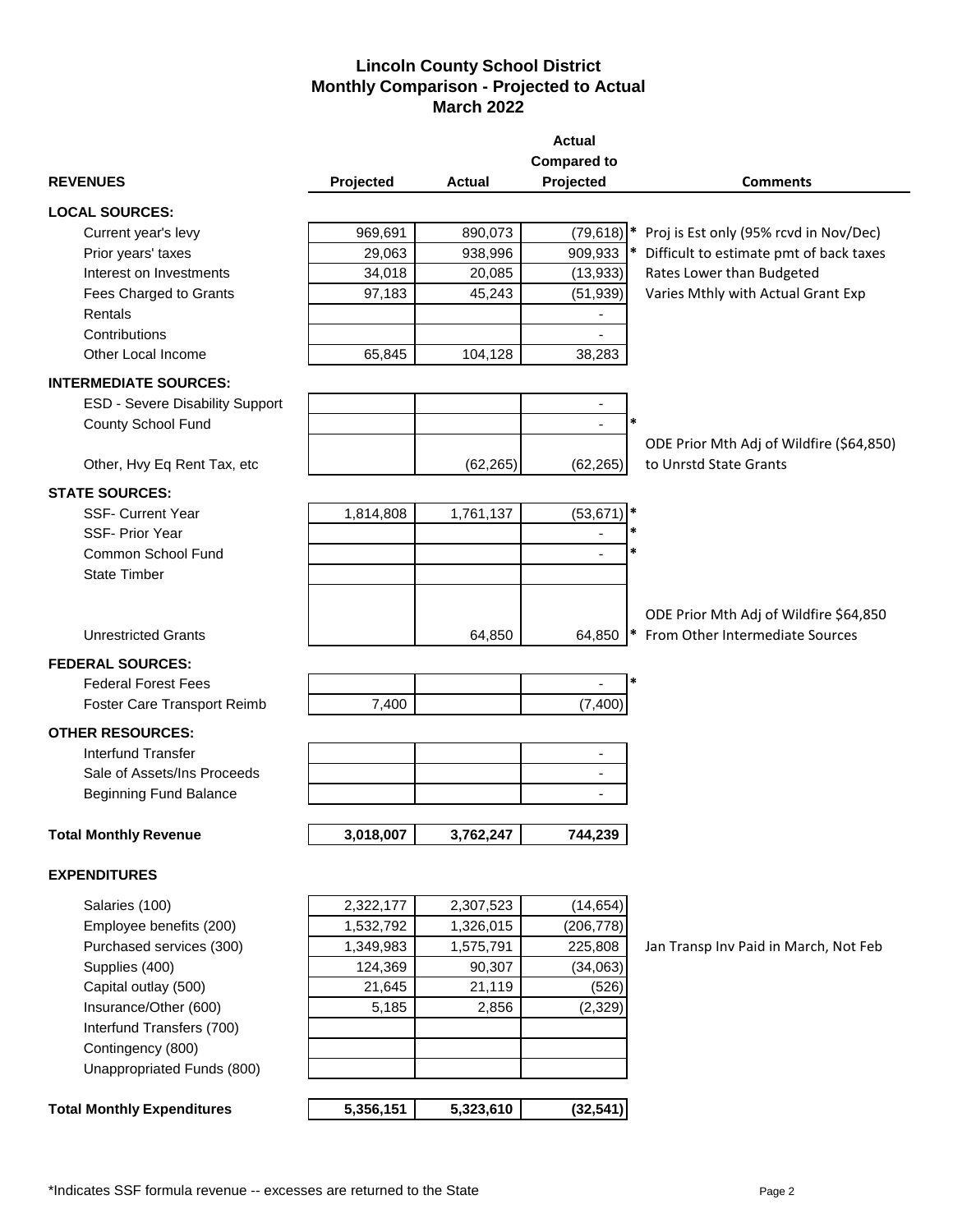### **Lincoln County School District Purchased Services Monthly Comparison March 31, 2022**

|                                      | July       |     | Aug             | <b>Sept</b>               |   | Oct        |   | Nov        | <b>Dec</b> |      | Jan        |    | Feb        | March      | April | May | June | <b>YTD Total</b> |
|--------------------------------------|------------|-----|-----------------|---------------------------|---|------------|---|------------|------------|------|------------|----|------------|------------|-------|-----|------|------------------|
| <b>Professional Instruction Svcs</b> | 598        |     | 30,284          | 20.408                    |   | 86.775     |   | 53,307     | 56,614     | - Fl | 166,749    |    | 22,450     | 114,883    |       |     |      | 552,067          |
| <b>Cleaning Services</b>             | 151,489    |     | 158,246         | 154,868                   |   | 154,868    |   | 154,868    | 154.868    |      | 154,868    |    | 154,868    | 154,868    |       |     |      | ,393,809         |
| Repairs & Maintenance                | 12,587     |     | 29,777          | 32,280                    |   | 14,816     |   | 6,086      | 27,458     |      | 19,333     |    | 4,802      | 16,315     |       |     |      | 163,454          |
| Rentals                              | 296        |     | 1,880           | 9.858                     |   |            |   |            |            |      | 436        |    | 1,866      |            |       |     |      | 14,336           |
| <b>Utilities</b>                     | $13,398$ B |     | 95,575          | 71,191                    |   | 102,994    |   | 113,591    | 131,061    |      | 161,095    |    | 129,857    | 132,303    |       |     |      | 951,064          |
| Transportation                       |            |     | 122,626         | 127,731                   |   | 348,622    |   | 398,449    | 362,264    |      | 386,955    | G. | $36,286$ G | 698,948    |       |     |      | 2,481,880        |
| Travel                               |            |     | 3,531           | 2,523                     |   | 7,030      |   | 4,326      | 8.607      |      | 9,262      |    | 7,207      | 5,862      |       |     |      | 48,349           |
| Telephone                            | 4,357      |     | 7,418           | 8,355                     |   | 4,337      |   | 13,207     | 8,554      |      | 8,364      |    | 2,917      | 3,138      |       |     |      | 60,646           |
| Postage                              | 4,237      |     | 1,317           | 1,327                     |   | 2,781      |   | 3,276      | 5,261      |      | 2,397      |    | 2,447      | 3,161      |       |     |      | 26,204           |
| Advertising                          |            |     | 15              | 895                       |   |            |   |            |            |      | 1,055      |    | 199        | 2,850      |       |     |      | 5,014            |
| Printing & Binding                   | 5,235      |     | 17,683          | 11,440                    |   | 13,018     |   | 6,351      | 16,382     |      | 14,660     |    | $8,717$ H  | 385        |       |     |      | 93,872           |
| Data Lines                           |            |     | $\overline{89}$ | 117                       |   | 89         |   | 89         | 89         |      | 460        |    | 157        | 157        |       |     |      | 1,246            |
| <b>Charter School Payments</b>       |            | C   | 1,165,121       | 388,616                   | D | 431,505    |   | 412,642    | 412,642    |      | 412,642    |    | 412,642    | 412,642    |       |     |      | 4,048,452        |
| Tuition                              |            |     |                 |                           |   |            |   |            |            |      | 2,296      |    | 23,724     | 21,428     |       |     |      | 47,448           |
| <b>Audit Services</b>                |            | E   | 11,270          |                           |   | 1,200      | Е | (11, 270)  | 15,050     |      |            |    |            |            |       |     |      | 16,250           |
| <b>Legal Services</b>                |            |     | 7,275           | 7,543                     |   | 6,145      |   | 6,157      | 3,623      |      | 1,441      |    | 8,973      | 8,515      |       |     |      | 49,671           |
| Architect/Engineer Services          |            |     |                 |                           |   |            |   |            |            |      |            |    |            |            |       |     |      |                  |
| Negotiation/Labor Consulting         |            |     |                 |                           |   |            |   |            |            |      |            |    |            |            |       |     |      |                  |
| Svcs                                 |            |     |                 |                           |   |            |   |            |            |      |            |    |            |            |       |     |      | $\sim$           |
| <b>Management Services</b>           |            |     |                 |                           |   |            |   |            |            |      |            |    |            |            |       |     |      |                  |
| Data Processing/Tech Svcs            | 500        |     | 3,000           |                           |   | 3,000      |   | 1,500      |            |      | 3,000      |    |            |            |       |     |      | 11,000           |
| <b>Election Services</b>             |            |     | $\overline{37}$ |                           |   |            |   |            |            |      |            |    |            |            |       |     |      | $\overline{37}$  |
| <b>Other General Prof Svcs</b>       | 50,288     |     | 11,575          | 3,525                     |   | 1,589      |   | 122        | 3,928      |      | 4,003      |    | 3,287      | 336        |       |     |      | 78,652           |
| <b>Total Purchased Services</b>      |            |     |                 |                           |   |            |   |            |            |      |            |    |            |            |       |     |      |                  |
|                                      | 242,985    |     | 1,666,718       | 840,676                   |   | 1,178,769  |   | 1,162,700  | 1,206,400  |      | 1,349,013  |    | 820,398    | 1,575,791  |       |     |      | 10,043,450       |
| <b>For Reference Only:</b>           |            |     |                 |                           |   |            |   |            |            |      |            |    |            |            |       |     |      |                  |
| <b>Less Transportation</b>           |            |     |                 | $(122, 626)$ $(127, 731)$ |   | (348, 622) |   | (398, 449) | (362, 264) |      | (386, 955) |    | (36, 286)  | (698, 948) |       |     |      |                  |
| Less Charter School                  |            |     |                 |                           |   |            |   |            |            |      |            |    |            |            |       |     |      |                  |
| Payments                             |            |     | (1, 165, 121)   | (388, 616)                |   | (431, 505) |   | (412, 642) | (412, 642) |      | (412, 642) |    | (412, 642) | (412, 642) |       |     |      |                  |
| <b>Balance of Purchased</b>          |            |     |                 |                           |   |            |   |            |            |      |            |    |            |            |       |     |      |                  |
| <b>Services</b>                      | 242,985    | - A | 378,971         | 324,329                   |   | 398,642    |   | 351,609    | 431,494    |      | 549,416    |    | 371,470    | 464,201    |       |     |      |                  |
|                                      |            |     |                 |                           |   |            |   |            |            |      |            |    |            |            |       |     |      |                  |

**Notes:**

A: Removing Transportation & Charter Payments with their irregular payment patterns from the totals smooths the monthly totals for comparison purposes. For Reference Only.

B: June bills are paid from prior year budget. July bills are paid in August.

C: July Charter payments paid in August. July was \$776,505, August was \$388,616. Double payment in July to frontload, no payment in May.

D: Recalculated LCCT payments for July - October due to increase in actual ADM vs budgeted ADM

E: Prior Year Audit expense, moved to Accounts Payable in Prior Year's Financial Report

F: \$70,121 OCCC Dual Credit, Early College, CNAs Program, Class Fees, \$69,790 ESS Subs, \$15,749 Special Ed contracts, \$10,832 Prof Development

G: January Transportation invoice will be paid in March

H: New Copier Lease Transition - Double payment to be made in April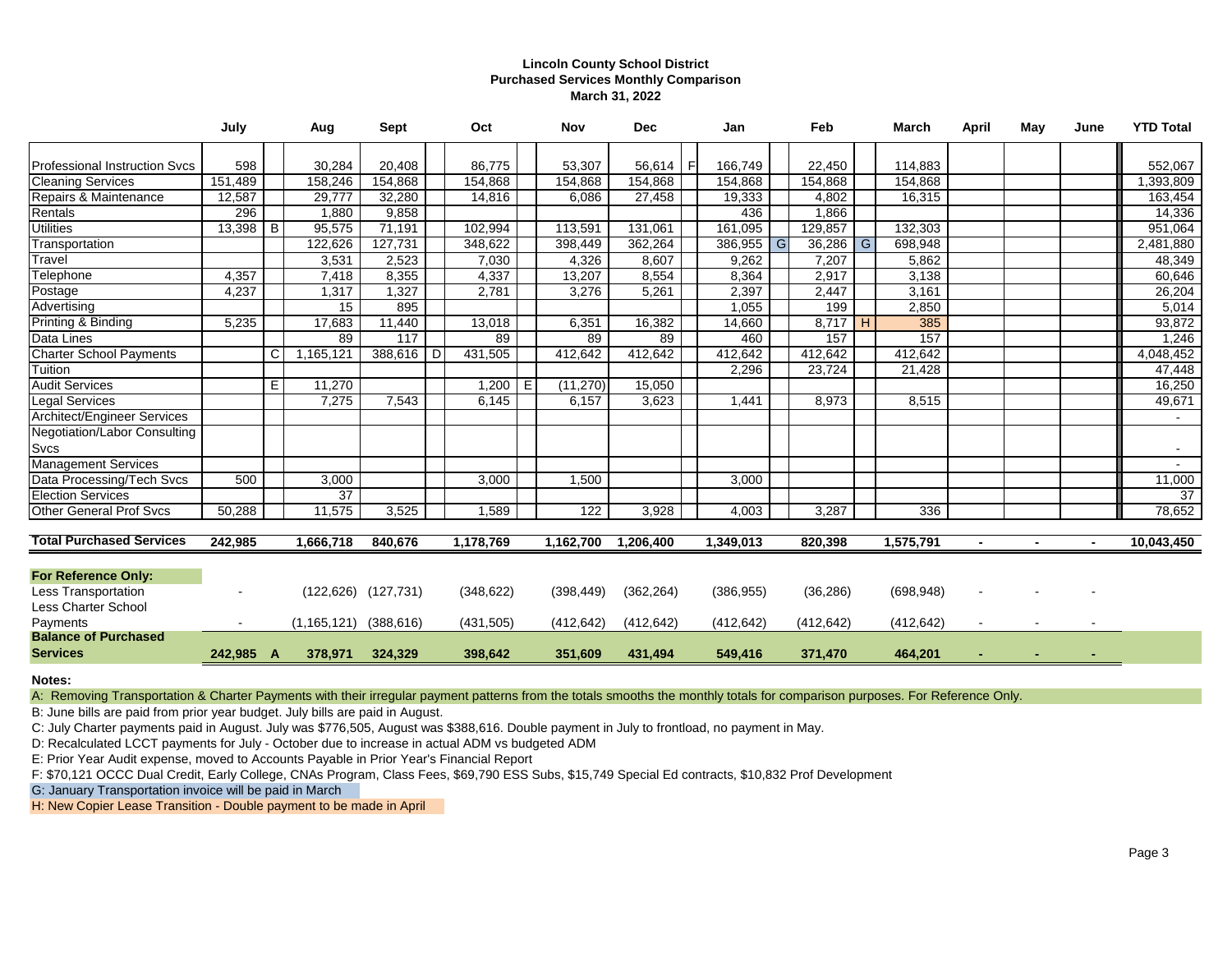|                                      | <b>Budget</b>           | Encumb'd  | <b>YTD Actual</b>      | Remaining               |                                                |
|--------------------------------------|-------------------------|-----------|------------------------|-------------------------|------------------------------------------------|
| <b>Special Revenues &amp; Grants</b> |                         |           |                        |                         |                                                |
| (200-285 & 900-994)                  |                         |           |                        |                         | <b>Pre-School Promise</b>                      |
| Revenues:                            |                         |           |                        |                         | Revenues:                                      |
| Local                                | 625,708                 |           | 795,799                | (170,091)               | State                                          |
| Intermediate                         |                         |           |                        |                         | Beg. Fund Balance                              |
| <b>State</b>                         | 5,720,784               |           | 1,089,490              | 4,631,294               | <b>Total Revenues</b>                          |
| Federal                              | 24,373,186              |           | 4,652,496              | 19,720,690              |                                                |
| <b>Fund Tfrs/Asset Sales</b>         |                         |           |                        | 914,012                 | Expenditures:                                  |
| Beg. Fund Balance *                  | 914,012<br>31,633,690   |           | 1,160,133<br>7,697,917 | 30,473,557              | Instruction                                    |
| <b>Total Revenues</b>                |                         |           |                        | 23,935,773              | <b>Support Services</b>                        |
|                                      |                         |           |                        |                         | Enterprise                                     |
| Expenditures:<br>Instruction         | 10,900,647              | 3,208,165 | 2,968,636              | 4,723,847               | Facilities Acq & Co<br><b>End Fund Balance</b> |
| <b>Support Services</b>              | 7,250,119               | 1,525,297 | 2,628,925              | 3,095,896               | <b>Total Expenditures</b>                      |
| Enterprise                           | 893,889                 | 74,649    | 145,156                | 674,084                 | <b>Fund Balance</b>                            |
| Facilities Acq & Const               | 7,866,878               | 1,634,530 | 1,851,266              | 4,381,082               |                                                |
| End Fund Bal/Tfrs                    |                         |           |                        |                         |                                                |
| <b>Total Expenditures</b>            | 4,722,157<br>31,633,690 | 6,442,642 | 7,593,982              | 4,722,157<br>17,597,066 | Student Investment /                           |
| <b>Fund Balance</b>                  |                         |           | 103,935                |                         | Revenues:                                      |
|                                      |                         |           |                        |                         | State                                          |
| Indigenous Peoples (286)             |                         |           |                        |                         | Beg. Fund Balance                              |
| Revenues:                            |                         |           |                        |                         | <b>Total Revenues</b>                          |
| Local                                |                         |           |                        |                         |                                                |
| <b>Fund Tfrs/Asset Sales</b>         |                         |           | 3,316                  | (3,316)                 | Expenditures:                                  |
| Beg. Fund Balance*                   |                         |           |                        | 0                       | Instruction                                    |
| <b>Total Revenues</b>                | $\Omega$                | 0         | 3,316                  | (3, 316)                | <b>Support Services</b>                        |
|                                      |                         |           |                        |                         | Enterprise                                     |
| Expenditures:                        |                         |           |                        |                         | Facilities Acq & Co                            |
| Instruction                          |                         |           |                        | 0                       | <b>End Fund Balance</b>                        |
| <b>Support Services</b>              |                         |           |                        |                         | <b>Total Expenditures</b>                      |
| <b>End Fund Balance</b>              |                         |           |                        |                         | <b>Fund Balance</b>                            |
| <b>Total Expenditures</b>            | 0                       | 0         | 0                      | 0                       |                                                |
| <b>Fund Balance</b>                  |                         |           | 3,316                  |                         | Curriculum (290)                               |
|                                      |                         |           |                        |                         | Revenues:                                      |
|                                      |                         |           |                        |                         | <b>Transfers</b>                               |
| <b>Musical Instruments (287)</b>     |                         |           |                        |                         | Beg. Fund Balance                              |
| Revenues:                            |                         |           |                        |                         | <b>Total Revenues</b>                          |
| Transfers                            |                         |           |                        |                         |                                                |
| Beg. Fund Balance*                   | 300,000                 |           | 296,300                | 3,700                   | Expenditures:                                  |
| <b>Total Revenues</b>                | 300,000                 |           | 296,300                | 3,700                   | Instruction                                    |
|                                      |                         |           |                        |                         | <b>Support Services</b>                        |
| Expenditures:                        |                         |           |                        |                         | <b>End Fund Balance</b>                        |
| Instruction                          | 300,000                 | 9,739     | 123,593                | 166,668                 | <b>Total Expenditures</b>                      |
| <b>Support Services</b>              |                         |           | 10,836                 | (10, 836)               | <b>Fund Balance</b>                            |
| <b>End Fund Balance</b>              |                         |           |                        |                         |                                                |
| <b>Total Expenditures</b>            | 300,000                 | 9,739     | 134,429                | 155,832                 |                                                |
| <b>Fund Ralance</b>                  |                         |           | 161 871                |                         |                                                |

|                                                             | <b>Budget</b>      | Encumb'd       | <b>YTD Actual</b>  | Remaining      |                                                    | <b>Budget</b> | Encumb'd  | <b>YTD Actual</b> | Remaining |                                                     | <b>Budget</b> | Encumb'd | <b>YTD Actual</b> | Remaining  |
|-------------------------------------------------------------|--------------------|----------------|--------------------|----------------|----------------------------------------------------|---------------|-----------|-------------------|-----------|-----------------------------------------------------|---------------|----------|-------------------|------------|
| <b>Special Revenues &amp; Grants</b><br>(200-285 & 900-994) |                    |                |                    |                | Pre-School Promise (288)                           |               |           |                   |           | Small Schools Grant (291) WHS & Toledo 7-12         |               |          |                   |            |
| Revenues:                                                   |                    |                |                    |                | Revenues:                                          |               |           |                   |           | Revenues:                                           |               |          |                   |            |
| Local                                                       | 625,708            |                | 795,799            | (170,091)      | <b>State</b>                                       | 459,648       |           | 144,420           | 315,228   | Local                                               | 2,000         |          | 648               | 1,352      |
| Intermediate                                                |                    |                |                    |                | Beg. Fund Balance*                                 |               |           |                   |           | State                                               | 71,623        |          |                   | 71,623     |
| State                                                       | 5,720,784          |                | 1,089,490          | 4,631,294      | <b>Total Revenues</b>                              | 459,648       |           | 144,420           | 315,228   | Beg. Fund Balance *                                 | 187,582       |          | 183,526           | 4,056      |
| Federal                                                     | 24,373,186         |                | 4,652,496          | 19,720,690     |                                                    |               |           |                   |           | <b>Total Revenues</b>                               | 261,205       |          | 184,174           | 77,031     |
| <b>Fund Tfrs/Asset Sales</b>                                |                    |                |                    | 914,012        | Expenditures:                                      |               |           |                   |           |                                                     |               |          |                   |            |
| Beg. Fund Balance '                                         | 914,012            |                | 1,160,133          | 30,473,557     | Instruction                                        | 406,875       | 131,742   | 206,829           | 68,305    | Expenditures:                                       |               |          |                   |            |
| <b>Total Revenues</b>                                       | 31,633,690         |                | 7,697,917          | 23,935,773     | <b>Support Services</b>                            | 50,773        | 15,627    | 20,302            | 14,843    | Instruction                                         | 79,964        | 12,891   | 26,845            | 40,227     |
|                                                             |                    |                |                    |                | Enterprise                                         | 2,000         |           | 869               | 1,131     | <b>Support Services</b>                             | 107,618       |          | 2,059             | 105,559    |
| Expenditures:                                               |                    |                |                    |                | Facilities Acq & Const                             |               |           |                   |           | Enterprise                                          |               |          |                   |            |
| Instruction                                                 | 10,900,647         | 3,208,165      | 2,968,636          | 4,723,847      | End Fund Balance                                   |               |           |                   |           | Facilities Acq & Const                              |               |          |                   |            |
| <b>Support Services</b>                                     | 7,250,119          | 1,525,297      | 2,628,925          | 3,095,896      | <b>Total Expenditures</b>                          | 459,648       | 147,369   | 228,000           | 84,280    | <b>End Fund Balance</b>                             | 73,623        |          |                   | 73,623     |
| Enterprise                                                  | 893,889            | 74,649         | 145,156            | 674,084        | <b>Fund Balance</b>                                |               |           | $(83,580)$ ***    |           | <b>Total Expenditures</b>                           | 261,205       | 12,891   | 28,904            | 219,410    |
| Facilities Acq & Const                                      | 7,866,878          | 1,634,530      | 1,851,266          | 4,381,082      |                                                    |               |           |                   |           | <b>Fund Balance</b>                                 |               |          | 155,269           |            |
| End Fund Bal/Tfrs                                           | 4,722,157          |                |                    | 4,722,157      |                                                    |               |           |                   |           |                                                     |               |          |                   |            |
| <b>Total Expenditures</b>                                   | 31,633,690         | 6,442,642      | 7,593,982          | 17,597,066     | <b>Student Investment Account (289)</b>            |               |           |                   |           | <b>High School Success (292)</b>                    |               |          |                   |            |
| <b>Fund Balance</b>                                         |                    |                | 103,935            |                | Revenues:                                          |               |           |                   |           | Revenues:                                           |               |          |                   |            |
|                                                             |                    |                |                    |                | <b>State</b>                                       | 4,559,479     |           | 3,478,509         | 1,080,970 | State                                               | 1,632,291     |          | 875,763           | 756,528    |
| Indigenous Peoples (286)                                    |                    |                |                    |                | Beg. Fund Balance*                                 |               |           |                   |           | Beg. Fund Balance *                                 |               |          |                   |            |
| Revenues:                                                   |                    |                |                    |                | <b>Total Revenues</b>                              | 4,559,479     |           | 3,478,509         | 1,080,970 | <b>Total Revenues</b>                               | 1,632,291     |          | 875,763           | 756,528    |
| Local                                                       |                    |                |                    |                |                                                    |               |           |                   |           |                                                     |               |          |                   |            |
| <b>Fund Tfrs/Asset Sales</b>                                |                    |                | 3,316              | (3,316)        | Expenditures:                                      |               |           |                   |           | Expenditures:                                       |               |          |                   |            |
| Beg. Fund Balance*                                          |                    |                |                    | 0              | Instruction                                        | 1,850,227     | 493,746   | 899,432           | 457,049   | Instruction                                         | 881,596       | 129,718  | 516,277           | 235,601    |
| <b>Total Revenues</b>                                       | $\mathbf{0}$       | $\Omega$       | 3,316              | (3,316)        | <b>Support Services</b>                            | 2,709,253     | 720,062   | 1,241,853         | 747,338   | <b>Support Services</b>                             | 742,659       | 218,067  | 413,700           | 110,892    |
|                                                             |                    |                |                    |                | Enterprise                                         |               |           |                   |           | Enterprise                                          | 20,000        |          | 1,619             | 18,381     |
| Expenditures:                                               |                    |                |                    |                | Facilities Acq & Const                             |               |           |                   |           | Facilities Acq & Const                              | 60,000        |          |                   | 60,000     |
| Instruction                                                 |                    |                |                    | 0              | End Fund Balance                                   |               |           |                   |           | End Fund Balance                                    |               |          |                   |            |
| <b>Support Services</b>                                     |                    |                |                    |                | <b>Total Expenditures</b>                          | 4,559,479     | 1,213,808 | 2,141,285         | 1,204,387 | <b>Total Expenditures</b>                           | 1,704,255     | 347,784  | 931,596           | 424,875    |
| <b>End Fund Balance</b>                                     |                    |                |                    |                | <b>Fund Balance</b>                                |               |           | 1,337,224         |           | <b>Fund Balance</b>                                 |               |          | (55, 833)         |            |
| <b>Total Expenditures</b>                                   | $\overline{0}$     | $\overline{0}$ | $\overline{0}$     | $\Omega$       |                                                    |               |           |                   |           |                                                     |               |          |                   |            |
| <b>Fund Balance</b>                                         |                    |                | 3,316              |                | Curriculum (290)                                   |               |           |                   |           | <b>Building Maintenance</b>                         |               |          |                   |            |
|                                                             |                    |                |                    |                | Revenues:                                          |               |           |                   |           | (293)                                               |               |          |                   |            |
|                                                             |                    |                |                    |                | Transfers                                          |               |           |                   |           | Revenues:                                           |               |          |                   |            |
| <b>Musical Instruments (287)</b>                            |                    |                |                    |                | Beg. Fund Balance*<br><b>Total Revenues</b>        | 600,000       |           | 900,000           | (300,000) | Local<br>State                                      | 705,000       |          | 7,318             | 697,682    |
| Revenues:                                                   |                    |                |                    |                |                                                    | 600,000       |           | 900,000           | (300,000) |                                                     |               |          |                   |            |
| <b>Transfers</b>                                            |                    |                |                    |                |                                                    |               |           |                   |           | Federal                                             |               |          |                   |            |
| Beg. Fund Balance*<br><b>Total Revenues</b>                 | 300,000<br>300,000 |                | 296,300<br>296,300 | 3,700<br>3,700 | Expenditures:<br>Instruction                       | 600,000       |           |                   | 600,000   | <b>Fund Tfrs/Asset Sales</b><br>Beg. Fund Balance * | 1,288,152     |          | 1,868,723         | (580, 571) |
|                                                             |                    |                |                    |                |                                                    |               |           |                   |           | <b>Total Revenues</b>                               |               |          | 1,876,041         | 117,111    |
|                                                             |                    |                |                    |                | <b>Support Services</b><br><b>End Fund Balance</b> |               |           |                   |           |                                                     | 1,993,152     |          |                   |            |
| Expenditures:<br>Instruction                                | 300,000            | 9,739          | 123,593            | 166,668        | <b>Total Expenditures</b>                          | 600,000       |           | $\Omega$          | 600,000   | Expenditures:                                       |               |          |                   |            |
| <b>Support Services</b>                                     |                    |                |                    |                | <b>Fund Balance</b>                                |               |           |                   |           |                                                     |               |          |                   |            |
|                                                             |                    |                | 10,836             | (10, 836)      |                                                    |               |           | 900,000           |           | <b>Support Services</b>                             | 350,000       | 429,552  | 129,612           | (209, 163) |
| End Fund Balance                                            | 300,000            | 9,739          |                    |                |                                                    |               |           |                   |           | Enterprise<br>Facilities Acq & Const                |               |          |                   |            |
| <b>Total Expenditures</b>                                   |                    |                | 134,429            | 155,832        |                                                    |               |           |                   |           | End Fund Bal/Tfrs                                   | 1,643,152     | 22,493   | 1,212,853         | 407,806    |
| <b>Fund Balance</b>                                         |                    |                | 161,871            |                |                                                    |               |           |                   |           |                                                     |               |          |                   |            |
|                                                             |                    |                |                    |                |                                                    |               |           |                   |           | <b>Total Expenditures</b>                           | 1,993,152     | 452,044  | 1,342,465         | 198,643    |
|                                                             |                    |                |                    |                |                                                    |               |           |                   |           | <b>Fund Balance</b>                                 |               |          | 533,576           |            |

 **\* Beginning Fund Balances are Audited**

 **\*\* Fund Balances do NOT include encumbered expenditures**

\*\*\* Reimbursement Basis Grants, revenue received after funds expended, negative or low fund balance is normal

# **LINCOLN COUNTY SCHOOL DISTRICT 2021-22 SPECIAL REVENUE FUNDS FINANCIAL STATEMENTS as of MARCH 31, 2022 UNAUDITED**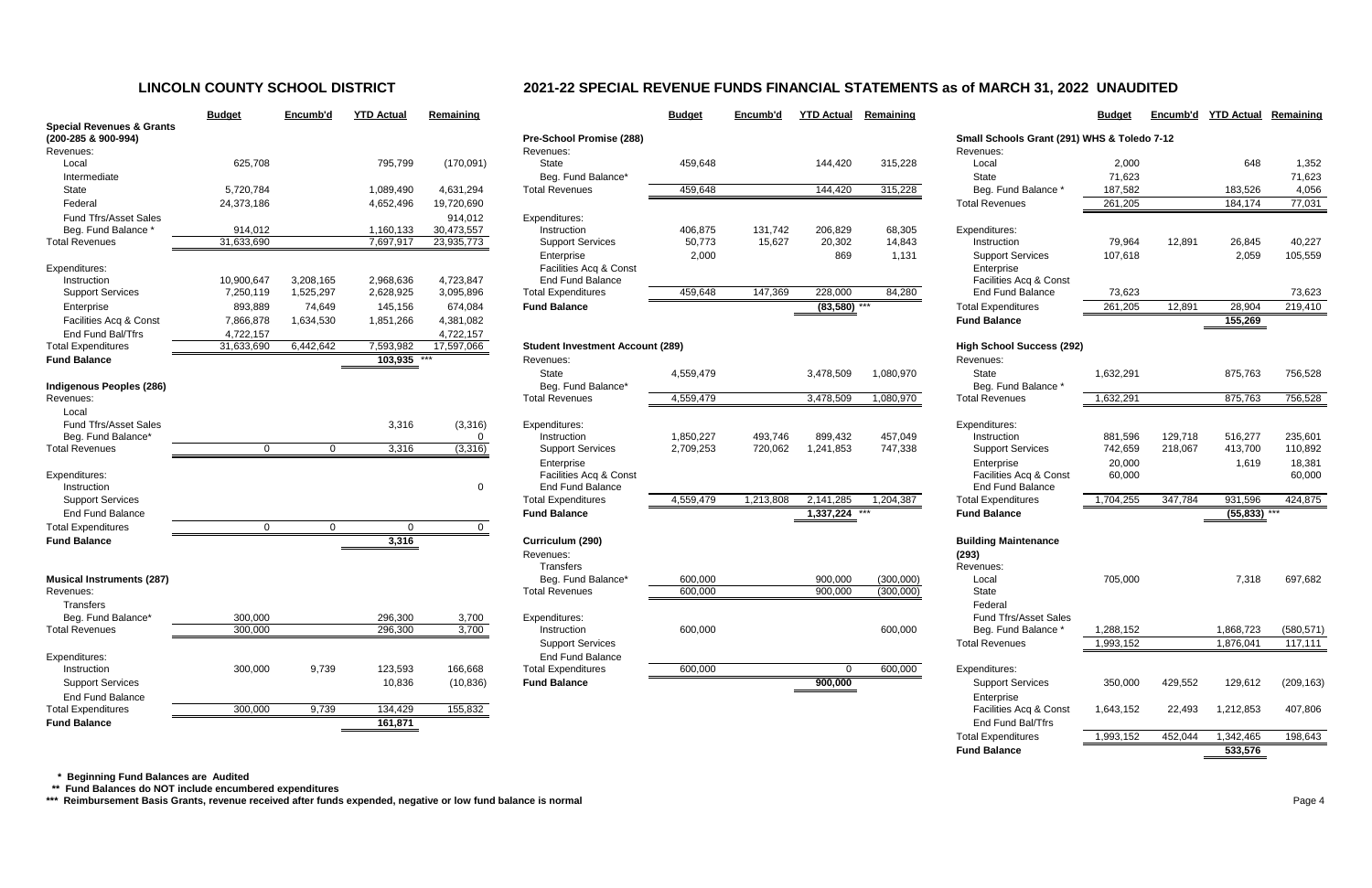# **LINCOLN COUNTY SCHOOL DISTRICT 2021-22 SPECIAL REVENUE FUNDS FINANCIAL STATEMENTS as of MARCH 31, 2022 UNAUDITED**

|                                     | <b>Budget</b> | Encumb'd  | <b>YTD Actual</b> | Remaining  |                                                   | <b>Budget</b> | Encumb'd | <b>YTD Actual</b> | Remaining   |                                                | <b>Budget</b> |        | Encumb'd YTD Actual | Remaining  |
|-------------------------------------|---------------|-----------|-------------------|------------|---------------------------------------------------|---------------|----------|-------------------|-------------|------------------------------------------------|---------------|--------|---------------------|------------|
| Food Services (294)                 |               |           |                   |            | <b>Vehicle Replacement (299)</b>                  |               |          |                   |             | <b>Future Property Purchases Reserve (420)</b> |               |        |                     |            |
| Revenues:                           |               |           |                   |            | Revenues:                                         |               |          |                   |             | Revenues:                                      |               |        |                     |            |
| Local                               | 135,050       |           | 54,802            | 80,248     | Local                                             | 83,000        |          | 473               | 82,527      | Local                                          |               |        |                     |            |
| State                               | 120,000       |           | 43,801            | 76,199     | Sale of Assets                                    | $\Omega$      |          | 16,900            | (16,900)    | <b>Fund Tfrs/Asset Sales</b>                   | 5             |        |                     |            |
| Federal                             | 4,559,937     |           | 1,624,653         | 2,935,284  | Beg. Fund Balance *                               | 93,115        |          | 111,820           | (18, 705)   | Beg. Fund Balance                              |               |        |                     |            |
| Beg. Fund Balance                   | 800,000       |           | 1,138,448         | (338, 448) | <b>Total Revenues</b>                             | 176,115       |          | 129,193           | 46,922      | <b>Total Revenues</b>                          | 5             |        |                     |            |
| <b>Total Revenues</b>               | 5,614,987     |           | 2,861,705         | 2,753,282  |                                                   |               |          |                   |             |                                                |               |        |                     |            |
| Expenditures:                       |               |           |                   |            | Expenditures:<br><b>Support Services</b>          | 176,115       |          | 37,798            | 138,317     | Expenditures:<br>Facilities Acq & Const        | 5             |        |                     |            |
| <b>Support Services</b>             | 107,181       | 27,600    | 85,602            | (6,021)    | <b>End Fund Balance</b>                           |               |          |                   |             | <b>End Fund Balance</b>                        |               |        |                     |            |
| Enterprise                          | 4,857,806     | 2,755,694 | 1,482,209         | 619,903    | <b>Total Expenditures</b>                         | 176,115       |          | 37,798            | 138,317     | <b>Total Expenditures</b>                      | 5             |        |                     | 5          |
| Facilities Acq & Const              | 400,000       |           |                   | 400,000    | <b>Fund Balance</b>                               |               |          | 91,395            |             | <b>Fund Balance</b>                            |               |        |                     |            |
| <b>End Fund Balance</b>             | 250,000       |           |                   | 250,000    |                                                   |               |          |                   |             |                                                |               |        |                     |            |
| <b>Total Expenditures</b>           | 5,614,987     | 2,783,294 | 1,567,812         | 1,263,882  |                                                   |               |          |                   |             |                                                |               |        |                     |            |
| <b>Fund Balance</b>                 |               |           | 1,293,893 ***     |            | PERS Bonds Debt Service (320)                     |               |          |                   |             | <b>Dental/Vision Self Insurance (610)</b>      |               |        |                     |            |
|                                     |               |           |                   |            | Revenues:                                         |               |          |                   |             | Revenues:                                      |               |        |                     |            |
| <b>Student Activities (295)</b>     |               |           |                   |            | Local                                             | 6,473,996     |          | 3,788,764         | 2,685,232   | Local                                          | 951,000       |        | 581,939             | 369,061    |
| Revenues:                           |               |           |                   |            | Beg. Fund Balance                                 | 9,471,819     |          | 9,256,643         | 215,176     | Beg. Fund Balance *                            | 805,800       |        | 929,070             | (123, 270) |
| Local                               | 1,300,000     |           | 528,573           | 771,427    | <b>Total Revenues</b>                             | 15,945,815    |          | 13,045,407        | 2,900,408   | <b>Total Revenues</b>                          | 1,756,800     |        | 1,511,009           | 245,791    |
| Beg. Fund Balance                   | 737,000       |           | 1,039,356         | (302, 356) |                                                   |               |          |                   |             |                                                |               |        |                     |            |
| <b>Total Revenues</b>               | 2,037,000     |           | 1,567,928         | 469,072    | Expenditures:                                     |               |          |                   |             | Expenditures:                                  |               |        |                     |            |
|                                     |               |           |                   |            | <b>Debt Service</b>                               | 5,566,885     |          | 775,943           | 4,790,942   | <b>Support Services</b>                        | 1,114,530     |        | 610,899             | 503,631    |
| Expenditures:                       |               |           |                   |            | <b>End Fund Balance</b>                           | 10,378,930    |          |                   | 10,378,930  | End Fund Balance                               | 642,270       |        |                     | 642,270    |
| Instruction                         | 1,232,000     | 86,248    | 533,774           | 611,977    | <b>Total Expenditures</b>                         | 15,945,815    |          | 775,943           | 15,169,872  | <b>Total Expenditures</b>                      | 1,756,800     |        | 610,899             | 1,145,901  |
| <b>Support Services</b>             | 85,000        | 271       | 5,799             | 78,931     | <b>Fund Balance</b>                               |               |          | 12,269,464        |             | <b>Fund Balance</b>                            |               |        | 900,111             |            |
| Enterprise                          | 20000         | 412       | 33,604            | (14, 016)  |                                                   |               |          |                   |             |                                                |               |        |                     |            |
| <b>End Fund Balance</b>             | 700,000       |           |                   | 700,000    |                                                   |               |          |                   |             |                                                |               |        |                     |            |
| <b>Total Expenditures</b>           | 2,037,000     | 86,931    | 573,177           | 1,376,892  |                                                   |               |          |                   |             |                                                |               |        |                     |            |
| <b>Fund Balance</b>                 |               |           | 994,752           |            | GO Bonds Debt Service (330 & 331)                 |               |          |                   |             | <b>District Medical Group HRA (620)</b>        |               |        |                     |            |
|                                     |               |           |                   |            | Revenues:                                         |               |          |                   |             | Revenues:                                      |               |        |                     |            |
| <b>Outdoor School for All (296)</b> |               |           |                   |            | Local                                             | 5,946,430     |          | 5,675,496         | 270,935     | Local                                          | 766,500       |        | 454,490             | 312,010    |
| Revenues:                           |               |           |                   |            | <b>Intermediate Sources</b>                       | 1,435,955     |          | 10,199            | 1,425,756   | Beg. Fund Balance                              | 1,095,565     |        | 1,091,573           | 3,992      |
| State                               | 147,533       |           |                   | 147,533    | Beg. Fund Balance *                               |               |          | 1,775,707         | (1,775,707) | <b>Total Revenues</b>                          | 1,862,065     |        | 1,546,063           | 316,002    |
| <b>Total Revenues</b>               | 147,533       |           | $\overline{0}$    | 147,533    | <b>Total Revenues</b>                             | 7,382,385     |          | 7,461,401         | (79,016)    |                                                |               |        |                     |            |
| Expenditures:                       |               |           |                   |            | Expenditures:                                     |               |          |                   |             | Expenditures:<br><b>Support Services</b>       | 583,400       | 21,951 | 188,214             | 373,235    |
| Instruction                         | 147,533       | 72,345    | 24,335            | 50,853     | <b>Debt Service</b>                               | 6,053,353     |          | 725,600           | 5,327,753   | <b>End Fund Balance</b>                        | 1,278,665     |        |                     | 1,278,665  |
| <b>Support Services</b>             |               |           |                   |            | <b>End Fund Balance</b>                           | 1,329,032     |          |                   | 1,329,032   | <b>Total Expenditures</b>                      | 1,862,065     | 21,951 | 188,214             | 1,651,900  |
| <b>Total Expenditures</b>           | 147,533       | 72,345    | 24,335            | 50,853     | <b>Total Expenditures</b>                         | 7,382,385     |          | 725,600           | 6,656,785   | <b>Fund Balance</b>                            |               |        | 1,357,849           |            |
| <b>Fund Balance</b>                 |               |           | $(24, 335)$ ***   |            | <b>Fund Balance</b>                               |               |          | 6,735,801         |             |                                                |               |        |                     |            |
|                                     |               |           |                   |            |                                                   |               |          |                   |             |                                                |               |        |                     |            |
| Technology (298)                    |               |           |                   |            | <b>Capital Construction Fund (405)</b>            |               |          |                   |             |                                                |               |        |                     |            |
| Revenues:                           |               |           |                   |            | Revenues:                                         |               |          |                   |             |                                                |               |        |                     |            |
| Local                               | 500,095       |           | 82,269            | 417,826    | Local                                             | 490,000       |          | 496,346           | (6, 346)    |                                                |               |        |                     |            |
| Local - Tech Fees                   |               |           | 28,805            | (28, 805)  | Beg. Fund Balance *                               | 720,000       |          | 982,243           | (262, 243)  |                                                |               |        |                     |            |
| Transfers                           |               |           |                   | $\Omega$   | <b>Total Revenues</b>                             | 1,210,000     |          | 1,478,589         | (268, 589)  |                                                |               |        |                     |            |
| Beg. Fund Balance*                  | 841,675       |           | 964,836           | (123, 161) |                                                   |               |          |                   |             |                                                |               |        |                     |            |
| <b>Total Revenues</b>               | 1,341,770     |           | 1,075,910         | 265,860    | Expenditures:                                     |               |          |                   |             |                                                |               |        |                     |            |
|                                     |               |           |                   |            | <b>Support Services</b><br>Facilities Acq & Const |               |          |                   |             |                                                |               |        |                     |            |
| Expenditures:<br>Instruction        | 52,500        |           |                   | 52,500     | <b>End Fund Balance</b>                           | 1,210,000     | 302      | 64,280            | 1,145,418   |                                                |               |        |                     |            |
| <b>Support Services</b>             | 852,680       | 102,716   | 318,121           | 431,842    | <b>Total Expenditures</b>                         | 1,210,000     | 302      | 64,280            | 1,145,418   |                                                |               |        |                     |            |
| <b>End Fund Balance</b>             | 436.590       |           |                   | 436.590    | <b>Fund Balance</b>                               |               |          | 1.414.309         |             |                                                |               |        |                     |            |
|                                     |               |           |                   |            |                                                   |               |          |                   |             |                                                |               |        |                     |            |

| rs/Asset Sales<br>nd Balance * | 5 | 5 |
|--------------------------------|---|---|
| nues                           | 5 | 5 |
|                                |   |   |
| S.                             |   |   |
| s Acq & Const<br>nd Balance    | 5 | 5 |
| ditures                        | 5 | 5 |
| ıce                            |   |   |

| ıce          |           | 900,111   |            |
|--------------|-----------|-----------|------------|
| ditures      | 1,756,800 | 610,899   | 1,145,901  |
| nd Balance   | 642,270   |           | 642,270    |
| Services     | 1,114,530 | 610,899   | 503,631    |
| s:           |           |           |            |
| iues         | 1,756,800 | 1,511,009 | 245,791    |
| nd Balance * | 805,800   | 929,070   | (123, 270) |
|              | 951,000   | 581,939   | 369,061    |
|              |           |           |            |

| ıce            |           |        | 1,357,849 |           |
|----------------|-----------|--------|-----------|-----------|
| ditures        | 1,862,065 | 21,951 | 188,214   | 1,651,900 |
| nd Balance     | 1,278,665 |        |           | 1,278,665 |
| s:<br>Services | 583,400   | 21.951 | 188.214   | 373,235   |
| iues           | 1,862,065 |        | 1,546,063 | 316,002   |
|                |           |        |           |           |
| nd Balance     | 1,095,565 |        | 1,091,573 | 3,992     |
|                | 766,500   |        | 454,490   | 312,010   |
|                |           |        |           |           |

|                                     | <b>Budget</b> | Encumb'd  | <b>YTD Actual</b> | Remaining  |                                        | <b>Budget</b> | Encumb'd | <b>YTD Actual</b> | Remaining   |
|-------------------------------------|---------------|-----------|-------------------|------------|----------------------------------------|---------------|----------|-------------------|-------------|
| Food Services (294)                 |               |           |                   |            | <b>Vehicle Replacement (299)</b>       |               |          |                   |             |
| Revenues:                           |               |           |                   |            | Revenues:                              |               |          |                   |             |
| Local                               | 135,050       |           | 54,802            | 80,248     | Local                                  | 83,000        |          | 473               | 82,527      |
| <b>State</b>                        | 120,000       |           | 43,801            | 76,199     | Sale of Assets                         | 0             |          | 16,900            | (16,900)    |
| Federal                             | 4,559,937     |           | 1,624,653         | 2,935,284  | Beg. Fund Balance *                    | 93,115        |          | 111,820           | (18, 705)   |
| Beg. Fund Balance *                 | 800,000       |           | 1,138,448         | (338, 448) | <b>Total Revenues</b>                  | 176,115       |          | 129,193           | 46,922      |
| <b>Total Revenues</b>               | 5,614,987     |           | 2,861,705         | 2,753,282  |                                        |               |          |                   |             |
|                                     |               |           |                   |            | Expenditures:                          |               |          |                   |             |
| Expenditures:                       |               |           |                   |            | <b>Support Services</b>                | 176,115       |          | 37,798            | 138,317     |
| <b>Support Services</b>             | 107,181       | 27,600    | 85,602            | (6,021)    | <b>End Fund Balance</b>                |               |          |                   |             |
| Enterprise                          | 4,857,806     | 2,755,694 | 1,482,209         | 619,903    | <b>Total Expenditures</b>              | 176,115       |          | 37,798            | 138,317     |
| Facilities Acq & Const              | 400,000       |           |                   | 400,000    | <b>Fund Balance</b>                    |               |          | 91,395            |             |
| <b>End Fund Balance</b>             | 250,000       |           |                   | 250,000    |                                        |               |          |                   |             |
| <b>Total Expenditures</b>           | 5,614,987     | 2,783,294 | 1,567,812         | 1,263,882  |                                        |               |          |                   |             |
|                                     |               |           |                   |            |                                        |               |          |                   |             |
| <b>Fund Balance</b>                 |               |           | 1,293,893         |            | PERS Bonds Debt Service (320)          |               |          |                   |             |
|                                     |               |           |                   |            | Revenues:                              |               |          |                   |             |
| <b>Student Activities (295)</b>     |               |           |                   |            | Local                                  | 6,473,996     |          | 3,788,764         | 2,685,232   |
| Revenues:                           |               |           |                   |            | Beg. Fund Balance *                    | 9,471,819     |          | 9,256,643         | 215,176     |
| Local                               | 1,300,000     |           | 528,573           | 771,427    | <b>Total Revenues</b>                  | 15,945,815    |          | 13,045,407        | 2,900,408   |
| Beg. Fund Balance *                 | 737,000       |           | 1,039,356         | (302, 356) |                                        |               |          |                   |             |
| <b>Total Revenues</b>               | 2,037,000     |           | 1,567,928         | 469,072    | Expenditures:                          |               |          |                   |             |
|                                     |               |           |                   |            | <b>Debt Service</b>                    | 5,566,885     |          | 775,943           | 4,790,942   |
| Expenditures:                       |               |           |                   |            | <b>End Fund Balance</b>                | 10,378,930    |          |                   | 10,378,930  |
| Instruction                         | 1,232,000     | 86,248    | 533,774           | 611,977    | <b>Total Expenditures</b>              | 15,945,815    |          | 775,943           | 15,169,872  |
| <b>Support Services</b>             | 85,000        | 271       | 5,799             | 78,931     | <b>Fund Balance</b>                    |               |          | 12,269,464        |             |
| Enterprise                          | 20000         | 412       | 33,604            | (14, 016)  |                                        |               |          |                   |             |
| <b>End Fund Balance</b>             | 700,000       |           |                   | 700,000    |                                        |               |          |                   |             |
| <b>Total Expenditures</b>           | 2,037,000     | 86,931    | 573,177           | 1,376,892  |                                        |               |          |                   |             |
|                                     |               |           |                   |            |                                        |               |          |                   |             |
| <b>Fund Balance</b>                 |               |           | 994,752           |            | GO Bonds Debt Service (330 & 331)      |               |          |                   |             |
|                                     |               |           |                   |            | Revenues:                              |               |          |                   |             |
| <b>Outdoor School for All (296)</b> |               |           |                   |            | Local                                  | 5,946,430     |          | 5,675,496         | 270,935     |
| Revenues:                           |               |           |                   |            | <b>Intermediate Sources</b>            | 1,435,955     |          | 10,199            | 1,425,756   |
| <b>State</b>                        | 147,533       |           |                   | 147,533    | Beg. Fund Balance *                    |               |          | 1,775,707         | (1,775,707) |
| <b>Total Revenues</b>               | 147,533       |           | $\mathbf 0$       | 147,533    | <b>Total Revenues</b>                  | 7,382,385     |          | 7,461,401         | (79, 016)   |
|                                     |               |           |                   |            |                                        |               |          |                   |             |
| Expenditures:                       |               |           |                   |            | Expenditures:                          |               |          |                   |             |
| Instruction                         | 147,533       | 72,345    | 24,335            | 50,853     | <b>Debt Service</b>                    | 6,053,353     |          | 725,600           | 5,327,753   |
| <b>Support Services</b>             |               |           |                   |            | <b>End Fund Balance</b>                | 1,329,032     |          |                   | 1,329,032   |
| <b>Total Expenditures</b>           | 147,533       | 72,345    | 24,335            | 50,853     | <b>Total Expenditures</b>              | 7,382,385     |          | 725,600           | 6,656,785   |
| <b>Fund Balance</b>                 |               |           | (24, 335)         |            | <b>Fund Balance</b>                    |               |          | 6,735,801         |             |
|                                     |               |           |                   |            |                                        |               |          |                   |             |
| Technology (298)                    |               |           |                   |            | <b>Capital Construction Fund (405)</b> |               |          |                   |             |
| Revenues:                           |               |           |                   |            | Revenues:                              |               |          |                   |             |
| Local                               | 500,095       |           | 82,269            | 417,826    | Local                                  | 490,000       |          | 496,346           | (6, 346)    |
| Local - Tech Fees                   |               |           | 28,805            | (28, 805)  | Beg. Fund Balance *                    | 720,000       |          | 982,243           | (262, 243)  |
| <b>Transfers</b>                    |               |           |                   | 0          | <b>Total Revenues</b>                  | 1,210,000     |          | 1,478,589         | (268, 589)  |
| Beg. Fund Balance*                  | 841,675       |           | 964,836           | (123, 161) |                                        |               |          |                   |             |
| <b>Total Revenues</b>               | 1,341,770     |           | 1,075,910         | 265,860    | Expenditures:                          |               |          |                   |             |
|                                     |               |           |                   |            | <b>Support Services</b>                |               |          |                   |             |
| Expenditures:                       |               |           |                   |            | Facilities Acq & Const                 | 1,210,000     | 302      | 64,280            | 1,145,418   |
| Instruction                         | 52,500        |           |                   | 52,500     | <b>End Fund Balance</b>                |               |          |                   |             |
| <b>Support Services</b>             | 852,680       | 102,716   | 318,121           | 431,842    | <b>Total Expenditures</b>              | 1,210,000     | 302      | 64,280            | 1,145,418   |
| <b>End Fund Balance</b>             | 436,590       |           |                   | 436,590    | <b>Fund Balance</b>                    |               |          | 1,414,309         |             |
| <b>Total Expenditures</b>           | 1,341,770     | 102,716   | 318,121           | 920,932    |                                        |               |          |                   |             |
|                                     |               |           |                   |            |                                        |               |          |                   |             |
| <b>Fund Balance</b>                 |               |           | 757,789           |            |                                        |               |          |                   |             |

 **\* Beginning Fund Balances are Audited**

 **\*\* Fund Balances do NOT include encumbered expenditures**

\*\*\* Reimbursement Basis Grants, revenue received after funds expended, negative or low fund balance is normal **Page 1000 and the expended of the system** Page 5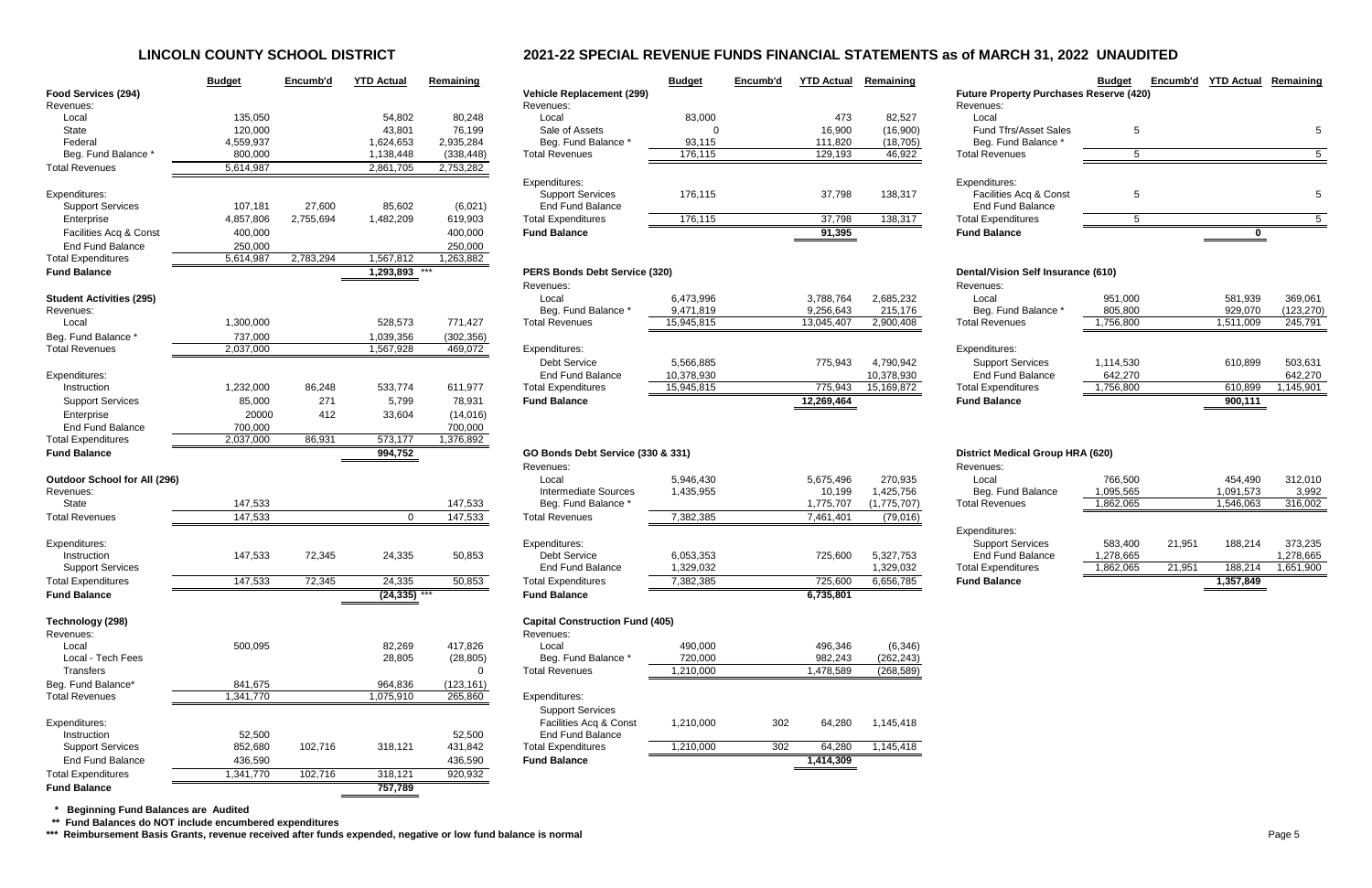## **LINCOLN COUNTY SCHOOL DISTRICT Bills & Claims Over \$10,000 2021-2022 Fiscal Year March 2022**

| Date      | Payee                                 | <b>Description</b>                               | Amount     |
|-----------|---------------------------------------|--------------------------------------------------|------------|
| 3/4/2022  | <b>GLAS ARCHITECTS</b>                | <b>YVE GYM DESIGN</b>                            | 36,327.01  |
| 3/4/2022  | <b>DSL BUILDERS, LLC</b>              | <b>YVE GYM CONSTRUCTION</b>                      | 145,421.30 |
| 3/4/2022  | <b>EDDYVILLE CHARTER SCHOOL</b>       | <b>SIA REIMBURSEMENT</b>                         | 17,955.75  |
| 3/4/2022  | FIRST STUDENT, INC.                   | <b>TRANSPORTATION - JANUARY</b>                  | 333,641.77 |
| 3/11/2022 | <b>ULTRASONIC INC</b>                 | <b>CHOIR RISERS - NHS</b>                        | 16,429.00  |
| 3/11/2022 | SODEXO, INC & AFFILIATES (CAFE)       | <b>MONTHLY CONTRACT SERVICES</b>                 | 189,464.09 |
| 3/11/2022 | <b>ESS WEST, LLC</b>                  | <b>SUBSTITUTES</b>                               | 34,113.61  |
| 3/11/2022 | <b>EDDYVILLE CHARTER SCHOOL</b>       | <b>ESSER II REIMBURSEMENT</b>                    | 35,209.54  |
| 3/11/2022 | SODEXO, INC & AFFILIATES (CUST)       | <b>EQUIPMENT &amp; REPAIRS</b>                   | 10,646.73  |
| 3/18/2022 | <b>OREGON COAST COMMUNITY COLLEGE</b> | <b>GROW YOUR OWN GRANT - FALL/WINTER TUITION</b> | 23,144.35  |
| 3/18/2022 | LATHAM CENTERS, INC.                  | SPECIAL ED TUITION - OUT OF DIST PLACEMENT       | 21,428.12  |
| 3/18/2022 | <b>COMMUNITY SERVICES CONSORTIUM</b>  | 2021-22 SSF PAYMENTS                             | 34,072.00  |
| 3/18/2022 | <b>EDDYVILLE CHARTER SCHOOL</b>       | 2021-22 SSF PAYMENTS                             | 185,299.28 |
| 3/18/2022 | SILETZ VALLEY CHARTER SCHOOL          | 2021-22 SSF PAYMENTS                             | 161,070.50 |
| 3/18/2022 | SODEXO, INC & AFFILIATES (CUST)       | <b>MONTHLY CONTRACT SERVICES</b>                 | 154,867.62 |
| 3/25/2022 | <b>ESS WEST, LLC</b>                  | <b>SUBSTITUTES</b>                               | 44,834.35  |
| 3/25/2022 | <b>EDDYVILLE CHARTER SCHOOL</b>       | <b>SIA REIMBURSEMENT</b>                         | 17,955.11  |
| 3/25/2022 | FIRST STUDENT, INC.                   | <b>TRANSPORTATION - FEBRUARY</b>                 | 360,627.78 |
| 3/25/2022 | SODEXO, INC & AFFILIATES (CUST)       | ADDITIONAL CLEANING - COVID, ECC, SBHC           | 16,746.05  |
| 3/31/2022 | <b>AMAZON</b>                         | <b>SUPPLIES - VARIOUS LOCATIONS</b>              | 31,298.51  |